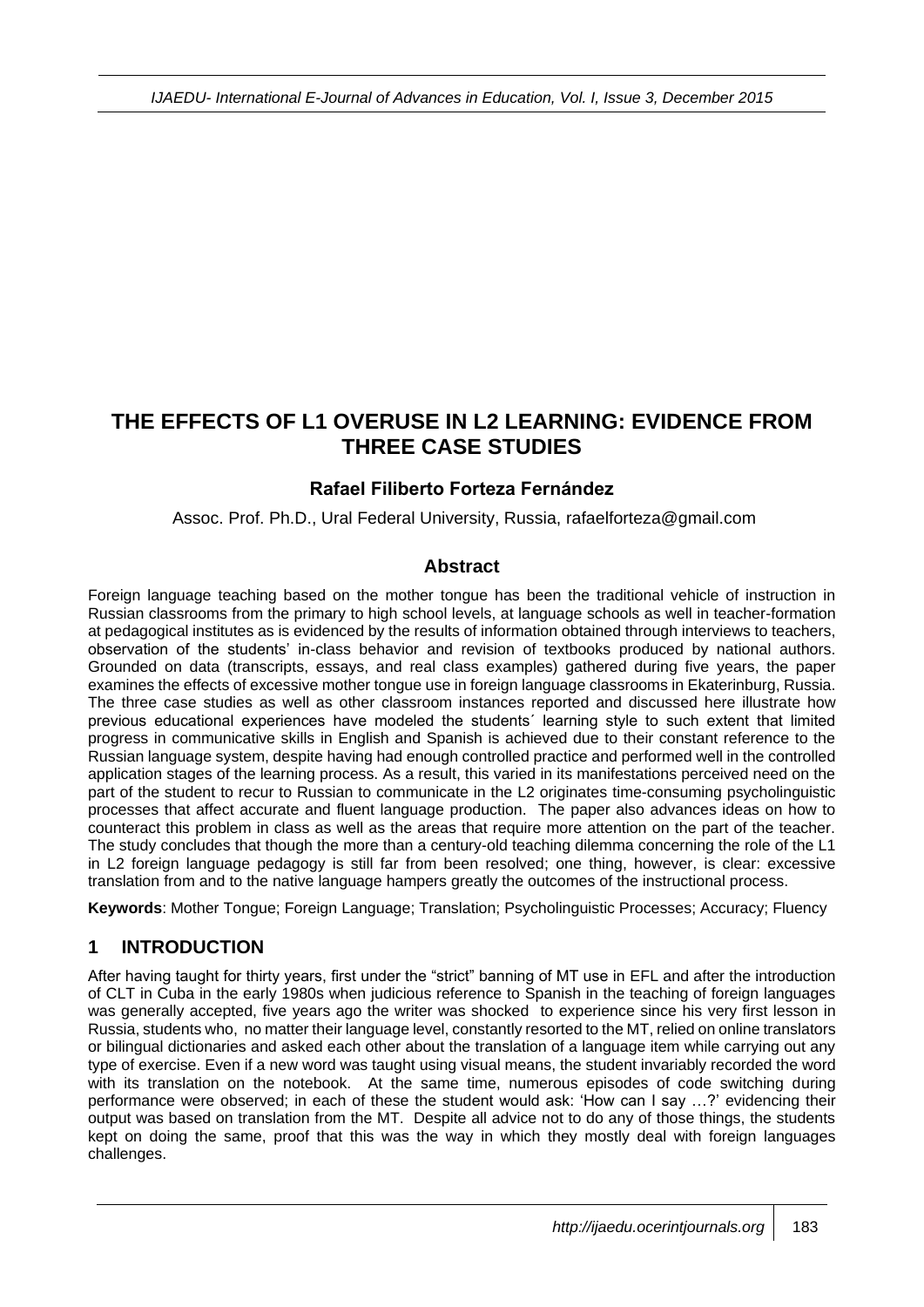To the author's dismay, a similar situation was found at a pedagogical university. While expressing his point of view about the books and how the lessons were to be developed, the author was bluntly told by the head of the department and principal professor of ELT methodology, "Translation is the only way to develop logical thought." An assertion whose origins I still do not know and did not question at that moment for fear to get into trouble. Obviously, all translation exercises, except those from Russian into English because it was a mandatory final test question, were discarded. It was then that recording the students' performance after translation and communicative output activities for follow-up correction began, a practice kept on to the present accounting for around forty hours of interlanguage samples. Many of them reveal that after having done well during lexicogrammar controlled practice, many learners do not seem to be able to transfer to communication what they, supposedly, have learned.

A thorough check of the foreign-language section in Ekaterinburg libraries revealed 96 % of national authors' textbooks for sale rely on explanations in Russian in their attempt to teach English, Spanish, German, Italian or any other major language. Other features common to all of them are translation and interpretation of sentences, usually related to a specific grammatical structure, and short passages, generally comprising previously studied language as well as vocabulary lists with the MT equivalent. The phrase *"New Method"* is quite often included in the title. Similarly, those officially used in teacher-formation echo the same concepts though L1 use is slightly lower. Apparently, the principle behind such methodology is that once the student has mastered the foreign language lexicogrammar, they should be able to give the equivalent in the mother tongue. However, no guidelines as how to translate or interpret are ever given. Not surprisingly, the teaching style is perpetuated in the future language professionals. Unfortunately, this is also imprinted in the learner's learning style for they will, all the time, look for support from the MT no matter the level achieved.

The present paper is aimed at finding out the theoretical bases upon which such traditional teaching practices are founded, conceptualizing the potential psycholinguistic processes occurring during foreign language production of students exposed to L1 overuse in previous educational experiences; their effects on language progress and proficiency and how to manage with some degree of success such situations in class.

## **2 REVIEW OF LITERATURE**

The use of translation as a teaching technique in foreign language teaching in Russian classrooms seems to have its root in the Soviet C*onscious Practical Method,* dating back to the early years of the revolution (Karpov and Miroliybov, 1957). In the 1960s, as a result of experimentation and investigation in educational psychology and methodology, the method underwent further development which in terms of the conscious approach meant "…that language learning implies comprehension of a linguistic phenomenon of language material by the pupil usually [through] the medium of the native language…" as opposed to "mechanical learning through repetitive drilling" (Rogova, 1975:40). Apparently, research carried out by two psychologists had strong impact on configuring the future of L2 pedagogy in the country.

According to the same author (op.cit.:42-43), in the teaching of the L2 grammar Artemov's research favored inductive teaching of rules in the form of algorithms, while Belyaev's supported the above and introduced the idea that "Only language practice supported by theory can develop language habits and skills in a desirable direction." Derived from the above, the method or approach—Rogova uses both concepts indistinctivelypresupposed the use of the MT "…to establish direct associations between concepts and their means of expression in the second language." Although a potential transition period to thinking in the L2 is acknowledged, L1 use is considered advisable in case the student needs help in acquiring new knowledge. In addition, while conscious learning clearly opposes behaviorist psychology, such acquisition is largely based on the student's voluntary and involuntary memory processes, imagination and will power for the memorization of words, phrases, sentence patterns, structures and kept in long-term memory ready to be used. The principle of consciousness assured two things: more formal teaching of grammar…and … greater emphasis upon the value of the mother tongue as the basis for teaching the foreign language, though translation was discouraged (Glyn, 1962).

However, in the teaching of vocabulary, two techniques the direct method (realia, pictures, the context) and translation were recognized making no distinction as to their usefulness. This allowed teachers to use the second as the fastest, most economic one as a result of which the student was given the false impression that there are exact one-to-one equivalents between words in the L2 and their native language. On the other hand, translating was recommended as one of the techniques to use new learnt grammar creatively in an attempt to "accumulate correct sentence patterns in the pupils' memory which they can reproduce whenever they need these for speaking or writing" (op. cit.:148).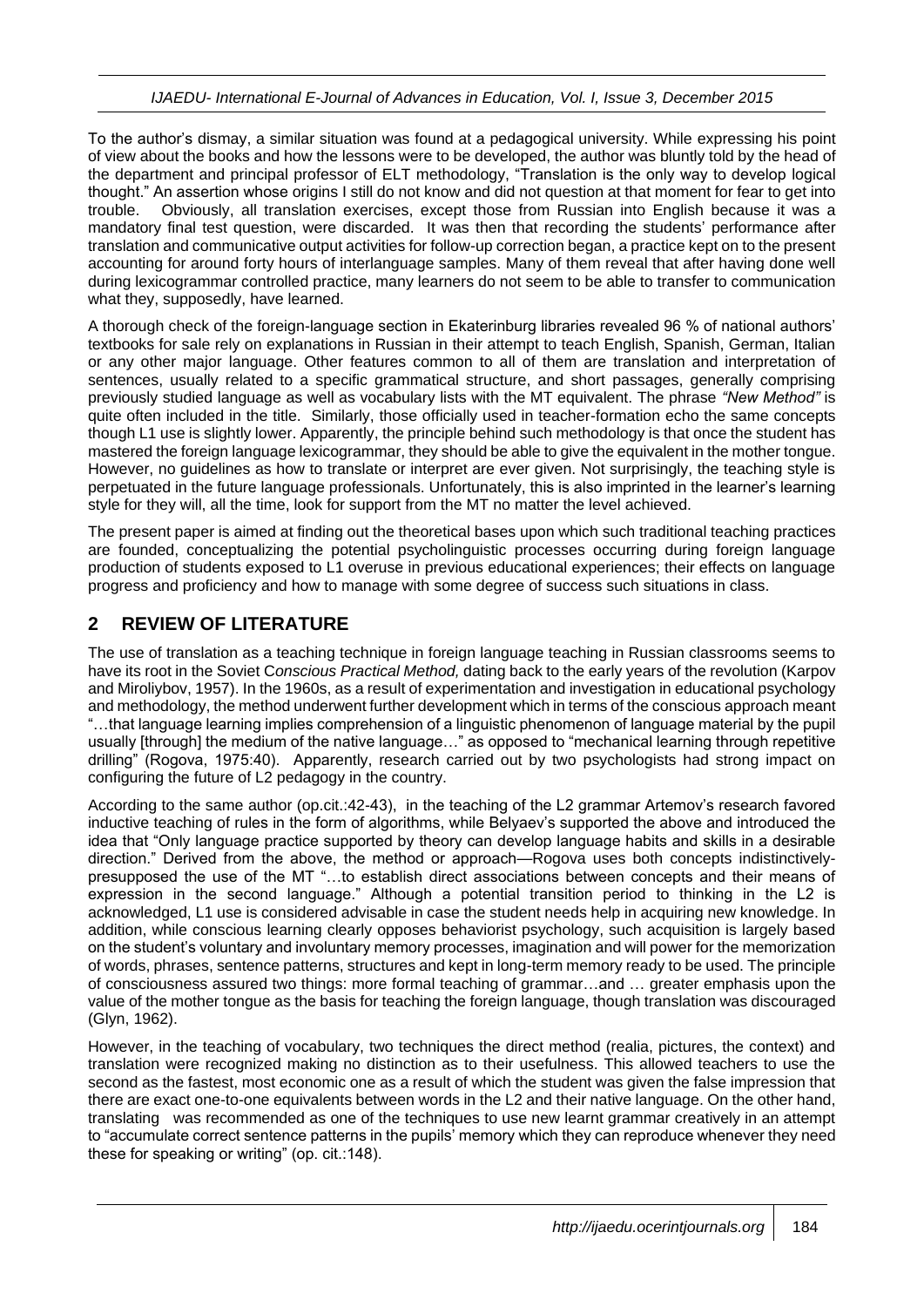In short, at taking a clearly unambiguous position in three central issues in language learning: the L1-L2 connection, the explicit-implicit option and the code-communication dilemma and merging them with the results of domestic research constrained by the state's philosophy and political objectives, the Soviet pedagogical approach to L2 teaching gave birth to kind of a hybrid where objectives and contents of the teaching process were in contradiction with its methods and techniques. That is, an emphasis on grammar theory and translation hardly leads to an ability to communicate in the L2. In a historical account of Soviet foreign language pedagogy in Ukraine, and by extension to the rest of the union, Stepukina (2013) admits that the excessive use of theory and translation led to the domination of the mother tongue in foreign language classes.

As traditions do not fade away so easily, remnants of the *Conscious Practical Method* may still be observed in teacher-formation (Solovova, 2006) and the teaching of foreign languages in general (Litvinov, 2004; Zikova, 2006; Ivanova, 2010; Nuzhdin, Marin & Martin Lora, 2003). These may explain to some extent, at least in the case of English, historically poor language learning outcomes as evidenced by Russia's ranking:  $32<sup>nd</sup>$  in 2013 and 36th in 2014 among 63 countries in the English Language Proficiency Index in 2013 and 2014 respectively, though the measurement is usually criticized because of the way the data is gathered. In the region where the author works, the Urals, a very low level score (46.54) was obtained last year. In no way the above means there are no very competent English as second language speakers in Russia.

The opinions on the use of the L1 in the L2 classroom are divided. On the one hand, Malmkjaer (1998) argues translation is unnatural and takes valuable time that could be used to strengthen reading, writing, speaking and listening at the time it misleads and prevents the students from thinking in the L2, produces interference and is independent and radically different from the aforementioned competence defining skills. On the other, most practitioners consider the use of MT in the foreign language classroom no longer a taboo. Based on research results, El-dali (2011) points out that confining the lesson only to the L2 may be done at the expense of understanding and intelligibility; "Mother tongue use", he asserts, "does not mean wasting time that can be better used for providing maximum exposure to the foreign language…" as well as a good tool if used adequately (Dagiliene, 2012). Mutlaq Al-zu'be (2013), for instance, reports on its positive direct impact on an individual's writing skills besides improving vocabulary and Mahmoud (2006) as a post-reading procedure because of the many opportunities it offers to evaluate the main and specific ideas in an authentic text as well as problematic areas, which demand further attention in class. In other words, the consensus today is communicative language teaching does not mean complete rejection of familiar techniques such as translation to promote communicative competence.

Granted, the L1 sets the background context for L2 learning (Carroll 2008), which can be a help or a hindrance. In Piagetian terms, this means L2 **assimilation** processes take inevitably as reference the L1. However, as **accommodation** processes follow or are carried on simultaneously, the extent a learner is able to fit the L2 in previous cognitive structures as a different system and use it independently in communication may largely depend on the amount of L1 reference during assimilation. In other words, informed decisions on L1 use in the classroom must answer at least: *What to translate or interpret: A sentence or a text; orally or in writing; when to do it: at what stage of the learning process;* and most important of all, *what benefits it will bring about and how it complements and fits harmonically with the rest of classroom activities.* 

The potential to realize the L2 more or less independently of the L1 depends, in the author's opinion, on two variables: first, the instructional method, seen as what the teacher does to facilitate and foster learning and second, learner factors, understood as individual variables—age, attitude, motivation, previous learning experience--having an incidence in the same process. Because all teaching learning situations and learners are different, no specific formulas can be prescribed. Nonetheless, variety in instructional method and approach seem also to have a role in the formation of learning styles. On this issue, Petrina asserts that "If we vary our methods, we have learned, we accommodate a wider range of learning styles than if we used one method consistently." In terms of the L1-L2 connection, this means that the more L1 is used in class, the more the student will recourse to it in communication. In addition, recent research (Rogowsky, Calhoun & Tallal, 2015) has shown that rather than accommodating the instructional method to pre-conceived learning styles, it is advisable to strengthen the learner visual skills in language comprehension. By conceptual extension, the same could be said about other language skills and in teaching the discrete points of language. In other words, such variety implies different ways to present practice and apply new content as well as the subsystems of the L2 instead of following the schematic dogmatic logic and procedures of a single method.

As to the explicit-implicit option, Forteza (2015 – forthcoming) advocates an eclectic approach to the teaching of lexicogrammar where the student is taught that choice of form to construct meaning is context constrained. Originated for ELT--and later also applied to teach Spanish--as a response to the very characteristics of Russian foreign language students and learning styles as well as his limited command of their L2, the CMFapproach, as the author has called it, is the result of a multi-disciplinary point of view in the application of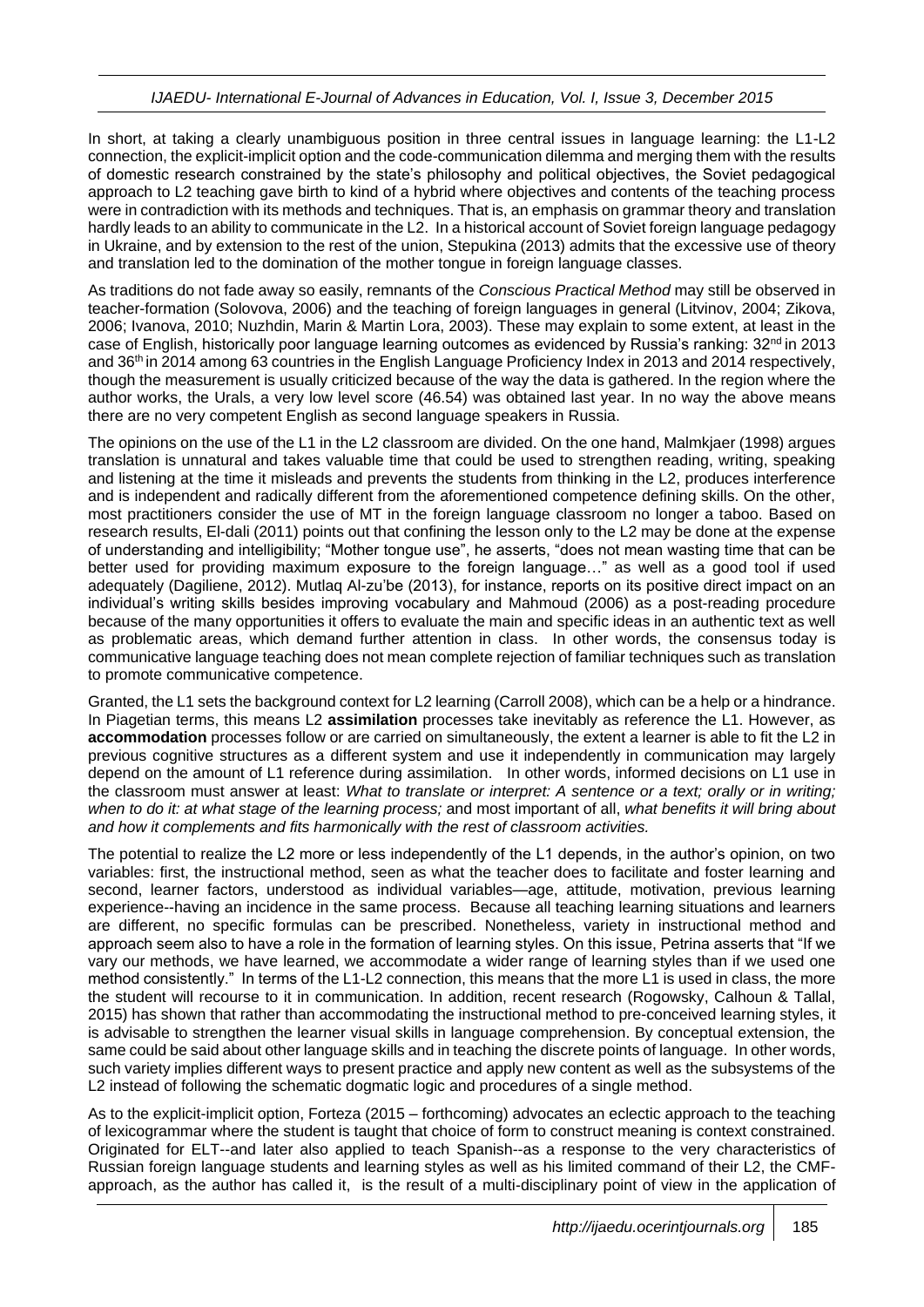theory and research (Ur, 1988; Celce-Murcia, 1991; Celce-Murcia & Larsen- Freeman, 1999; Cook, 2008; Nunan, 1988, 2015; Larsen-Freeman, 2009; Halliday, 1985; and Hassan, 2009) as well as expertise achieved through more than thirty years of classroom practice. The approach has helped to fill in the existing gap between the intake of the L2 forms and how they are actually put into meaningful-focused communication. To achieve such outcome the learner is to be given enough opportunities to touch and feel the new items before being led to interiorize, produce and finally fit them into their cognitive schemas creating their own interlanguage, at the time it discourages translation and excessive rules. In all this process, feedback plays different roles and takes different forms, each of which is determined by the particular assimilation level, individual student and classroom situation. Though the CMF-approach seems to be a feasible tool to improve language teaching, it still must undergo the necessary natural transformations and adaptations to the everchanging teaching environments in which it is put into practice.

The CMF-approach complies with the assumption that during "receptive practice, learners pay attention to the targeted linguistic data in the input while processing the grammatical information substantially enough to be capable of recognizing, interpreting, and/or producing such forms or structures after exposure" (Leow, 2007:22). Research cited by the same author (op. cit.:36-42) confirm that other factors such as attention, elicitation procedures, awareness and complexity of linguistic items together with such type of practice lead to efficient L2 data processing fostering internalization and increasing the potentials for accurate, fluent output. Therefore, L2 linguistic items, such as words are not stored in the form of bilingual dictionary entries nor are empty grammatical patterns governed by hundreds of rules and exceptions better learnt in the form of algorithms ready to be used for communication as the Conscious Practical Method intended.

From a psycholinguistic point of view, lexicon is organized in **semantic networks** of interconnected elements in hierarchical form (Collins and Quillian, 1969, 1970, 1972; cited by Carrol, op.cit.: 110-115). Based on the principle of cognitive economy, Collins and Loftus (1975; ibid.) expanded the model later by explaining that some nodes are to be more accessible [for retrieval] in relation to such factors as frequency of usage and typicality where "activation begins at a single node and then spreads in parallel throughout the network, attenuated over distance, "thus ensuring that closely related concepts are more likely to be activated than distant [ones]." Moreover, Carroll stresses that the complexity of factors influencing L2 lexical choice also range from phonological structure, syntactic and morphological structure to the existence of semantically related words and a word's alternative meanings. Besides, because the L2 learners' lexical representations do not have a strong form-meaning connection the resulting semantic access is achieved through translation except in cases of high levels of proficiency (Duyck & Warlop, 2009). Consequently, an MT over dependent learner's L2 lexicogrammatical choice will be more severely affected the more it is the result of L1 translationbased priming.

Because of its heuristic potential, Levelt's model for language production (1999), summarized below, has been chosen as the tool to explain the MT over dependent learner psycholinguistic processes for interlanguage production during unprepared communicative output.

The model is composed of four different stages. In the first*, conceptual preparation,* the speaker generates a non-linguistic pre-verbal message consisting of lexical items. That is, those which can be expressed through words. In the second, *grammatical encoding*, syntactic words, lemmas, are activated by the lexical items.

*Their selection makes the syntactic frames available that should correspond to the semantic functions and arguments in the message. In grammatical encoding, the speaker uses this lexical syntactic information to build up the appropriate syntactic pattern, the 'surface structure'. And this is roughly done incrementally, that is 'from left to right'. This completes the processing of the first core system. (Op. cit.:88)*

The third stage, *morpho-phonological encoding,* starts with the activation of the lemma form code immediately after selection. That is, the speaker accesses the selected lemma's morphological and phonological composition which is the basis to generate a word's syllabication in connected speech. A phrase is syllabified according to its surroundings words. For instance, *have is* phonologically realized differently in *you-have* than in the phrase *you-shoul-dve*. The phonological score of an utterance is built up incrementally following the requirements of grammatical encoding. It is here where words and phrases take their final shape as well as where word and sentence stress and intonation as well as pitch are conceived.

In the final stage, *phonetic encoding,* such 'phonological score' must spark incrementally the necessary articulatory processes and their execution (air coming from the lungs, vibration of vocal chords, nasalization, point of articulation, lip rounding) to produce overt speech which takes place in close realization with *monitoring* of overt and internal speech allowing self-correction. "Output monitoring involves the same speech comprehension system used for listening to others" (ibid.).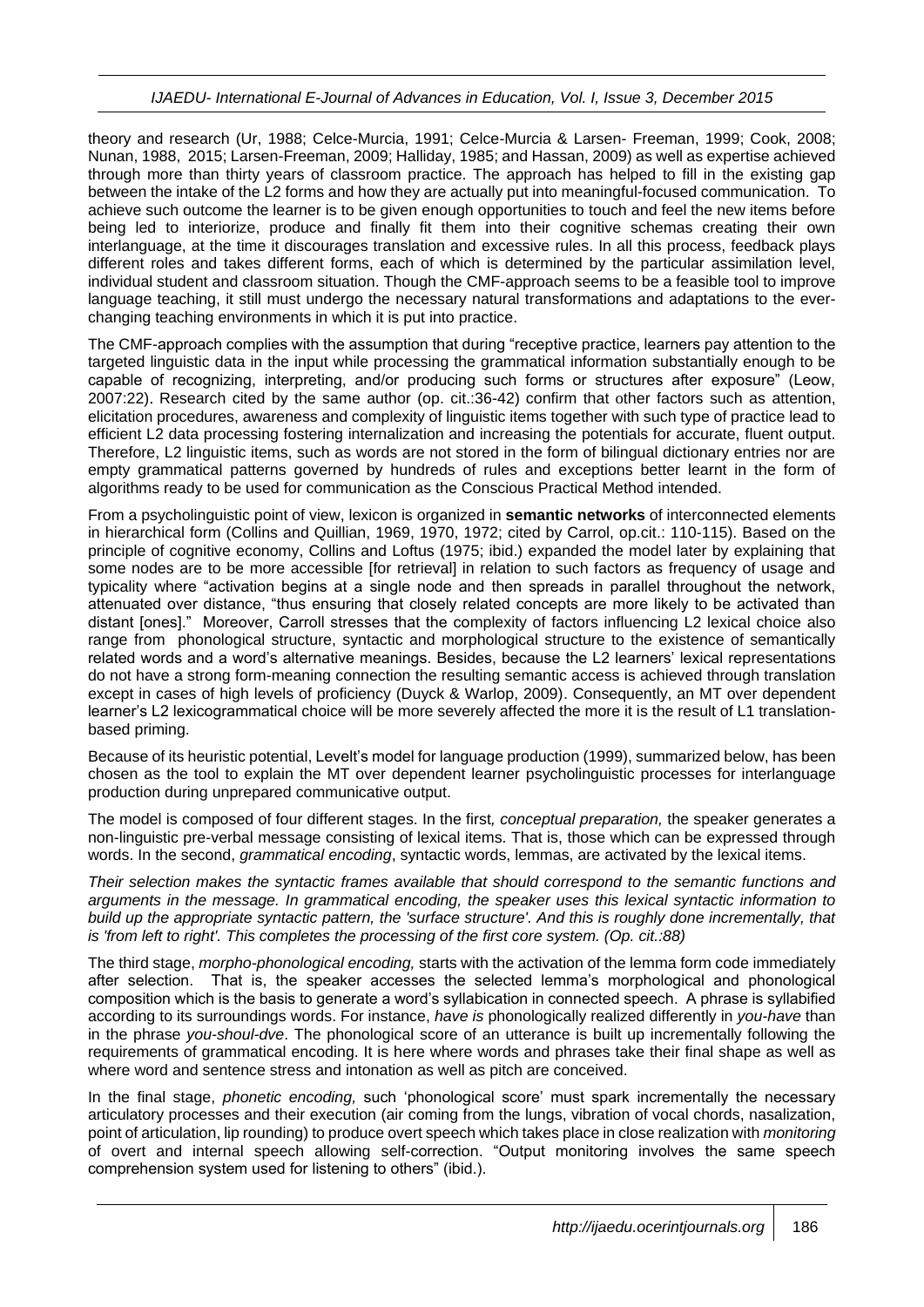Monitoring of overt speech [and eventually writing] plays a fundamental concept in language learning. Though widely criticized, but also acclaimed by others, Krashen's Monitor Theory (1981) postulates the utterance is initiated by the acquired system and that consciously learned formal knowledge is the one which allows monitoring. In other words, the distinction between *acquisition* and *learning* is fundamental to explain potential progress in accuracy and fluency, performance variability, and interlanguage construction.

The use of the monitor (op. cit.:3) has to meet three conditions. First, the speaker needs **time** to apply consciously grammatical rules, something which rarely happens; second, they should **focus** performance **on form** or correctness; and third, they need to **know the rule as** a mental representation to apply it correctly. Krashen postulates that 'Successful Monitor users edit their second language output when it does not interfere with communication" [such] editing results in variable performance, [that is] ... different types and amounts of errors under different conditions …[and] monitor users show an overt concern with "correct" language, and regard their unmonitored speech and writing as "careless"(ibid.: 12-13).' The above give rise to three possible L2 performers; at one extreme are monitor 'over-users' who feel rule knowledge is a must and have no trust in their mental grammar (the acquired system—the one which initiates performance) to such extent that they are afraid of speaking and making mistakes. At the other are 'under-users' who apparently depend on what they can "acquire" and seem to make no profit from error correction as a result of which their grammar is very poor. 'Optimal' monitor users, at the center of the spectrum, use conscious knowledge to control performance appropriately when it does not get in the way of communication. In other ways, unconsciously acquired L2 is supported by consciously learnt L2.

During performance the L2 learner reveals their interlanguage which consists of "… a system of implicit knowledge accounting for the apparent regularities of [their] use of the L2" (Ellis & Barhuizen 2005: 54) which is permeable and variable. Besides, the system is affected by input as well as internal cognitive restructuring leading to use of different forms for the same grammatical structure. Being the product of different learning strategies, interlanguage is a transitional system which may develop towards native-speaker lexicogrammar patterns or fossilize.

The theoretical background above was used as the bases upon which the three cases presented below were studied and discussed.

#### **2.1 Three case studies**

#### *2.1.1 Method*

Covert recordings of the students' communication output in interaction with the teacher and monologues as well as emails and text messages were collected in order to obtain reliable samples of interlanguage. These were later transcribed and classified on a diachronic basis. The information obtained was later triangulated with the results from the students' behavior observation in class during the different stages of the learning process as well as an introspection essay on how they feel they learn and the mental processes the engage in to speak the foreign language. The cases were submitted for criticism to national and international colleagues.

#### *2.1.2 Cases*

Case 1

Anton is a 31 year-old Russian-ethnic born in Kazakhstan engineer in computer science with a Master's Degree in Telecommunications interested in climbing up the professional ladder and having children with his young wife. His job as a technical writer in a small local firm provides enough to live modestly and pay for his flat mortgage though not as much for his dreams to come true. He is sure part of his future is in learning English if he wants to work for an international company.

After having studied English for several years as part of his basic and undergraduate education, Anton enrolled in several courses at language schools and completed the intermediate level, though, in his own words, "I feel there are many rules I don't know to speak. When I want to tell something I can't to find the words in English." To which he added, "In the schools they teach me a lot of grammar and words. We translated a lot." A placement grammar test showed his grammar was truly intermediate although his lexical range was limited. The speaking part of the test revealed he could communicate though neither accurately nor fluently, for instance, to describe or argue. He struggled with his sentences, and sometimes his output looked like anything, but English. At that moment, ten months ago (June., 2014), after discussing his personal interests, perceived and real language needs, we decided to go over the intermediate level again to recapitulate the grammar, increase his vocabulary, get rid of his tendency to translate from Russian as much as possible and lay great emphasis on communication.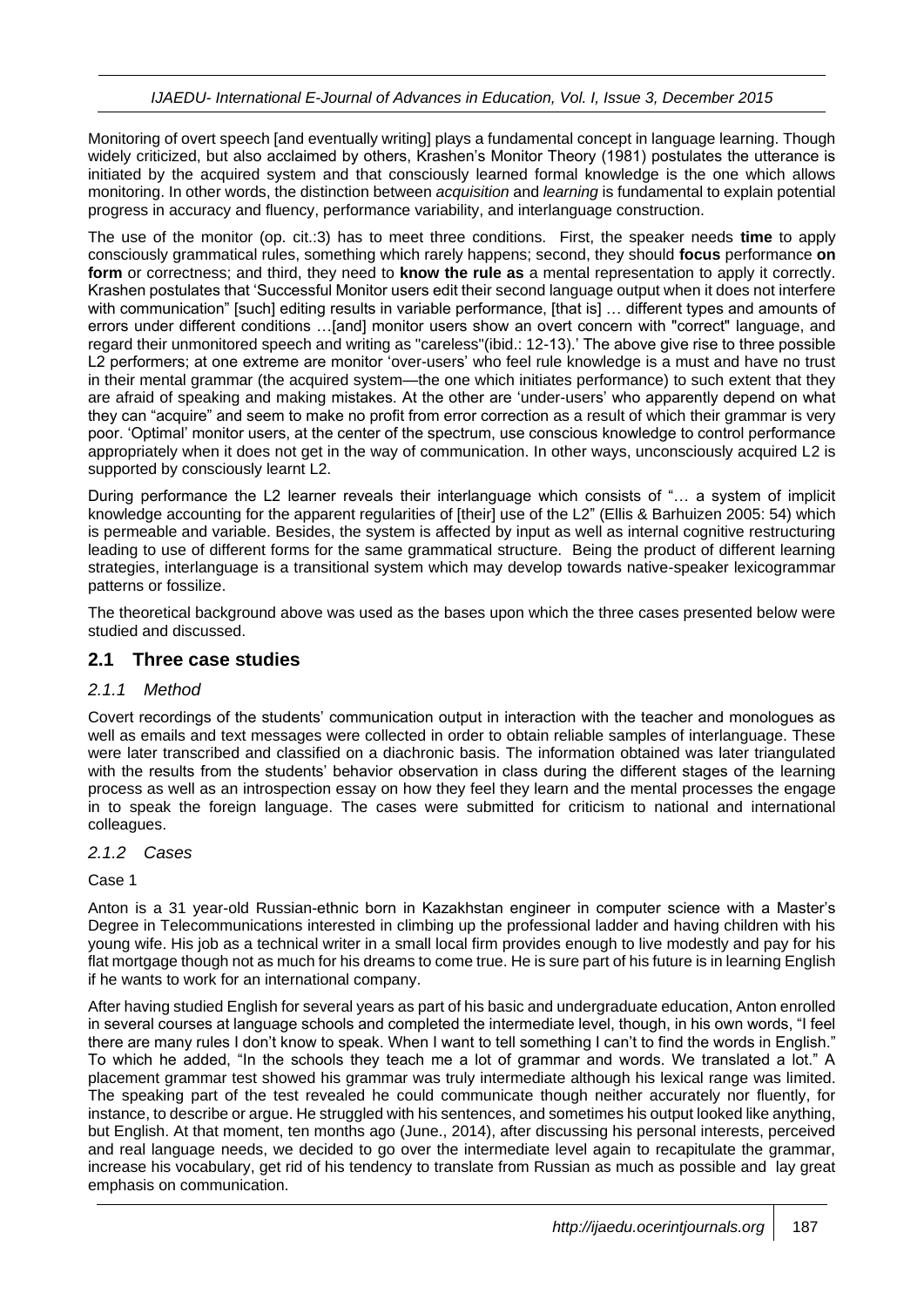Though still with traces of MT interference, his interlanguage is moving in the direction of native-speaker lexicogrammar (See a sample of his speech transcribed below). As a student, he dutifully does his class and homework and follows instructions, asks for clarifications when needed, note downs in English new meanings as well as information related with the use new lexicogrammar such as pronunciation, word forms, synonyms, antonyms and possible collocations. At the same time, he makes a conscious effort to use new language items in communication output. Besides, early in the course, he began reading adapted literature in English. Today, we usually discuss the news, literature, politics, economy, movies, documentary as well as incidents and opinions on www.reddit.com. In other words, he seeks contact with the L2. His short-term memory capacity in the L2 has increased significantly as evidenced by remembering specific details from a listening or comprehension tasks which he can paraphrase, seemingly, without much difficulty with the correct expressions. Anton has just begun the upper-intermediate level. His learning style and approach to communication have undergone extraordinary transformations. He no longer depends entirely on bilingual dictionaries or online translation, consciously applies communication strategies, and little by little has been able to learn how to monitor most of his output. In other words, he is becoming an optimal monitor user as the following transcribed excerpt, an opinion on a website (See Latham-Koenig & Oxenden's English File. Intermediate Plus. Student's book. 3<sup>rd</sup> Ed. OUP) shows.

Our family, our story and our lives are usually interesting to other people. So I think that each person, if he have ... has... a family or close friends, his memories was... will be interesting and very good for them. But about this site, StoryCorps I think that it does not work, maybe, as they want. I think, maybe, it looks like a fairy tale collection because I think nobody will say some bad things about himself if this disk … will be …is saved in the Congress Library. (00:00:18)

#### Case 2

Tanya is a medical doctor in her late-thirties specialized in aesthetic therapy who knows English and is interest in learning Spanish to communicate when she travels to Spain and Latin America with her family. She fell in love with the language after her first trip to Cuba and contacted me through a former student almost three years ago. At the beginning most of our communication was English due to my limited Russian. She is a very serious student who never fails to do a piece of homework, asks for clarification and does not attempt to do anything unless she clearly understands what she has to do. After all this time, she has almost completed the B1 level though she is not fully ready to start B2. Every three or four months she interrupts her twice-a-week lessons because of either family problems or traveling abroad for pleasure. After each of these periods, it takes her about one week or two to be in full shape to go ahead with the course.

This daughter of a now retired primary school teacher is very aware of correct language use, manages grammatical categories and functions without difficulties and is keen on understating the inner workings of syntax. Educated under the influence of former USSR language teaching methods, she relies a lot on translation for every word or expression, any of which she sometimes translates first into English and then into Russian using an online translator or a bilingual picture dictionary. At the same time, she always has at hand tables with verb tenses and conjugations in Spanish, including their translation into Russian with no differentiation as to the different meanings the same verb may connote or notes about tense uses. Despite this, she cannot use verb tenses in Spanish accurately and usually confuses verb conjugations in the indicative and subjective moods during output communication. Whenever she is struggling to find a word in her mind, she always emits a 'brrrrrrr' sound. Tanya approaches language learning as an intellectual task though she has been advised what to do to learn more efficiently.

Apparently, traveling to Spanish-speaking countries has not been used as acquisition opportunities and, thus, had little or no effect at all in comprehension and speaking skills. "I am afraid of making mistakes when I speak." she recently told me after being in Barcelona for two weeks. She added, "It takes me a lot of time to say something correctly. I need to be sure of what I am saying." She also complains the Spanish and Cubans speak too fast. In other words, Tanya is a monitor 'over-user'. The speech excerpt transcribed below shows she is thinking in either English or Russian to translate then into Spanish and at the same time trying to monitor her output.

Teacher: "Te robaron en Cuba? (Were you robbed in Cuba?)

Tanya: Sí, jajaja (yes, hahaha)

Teacher: ¡Qué pena! ¿Qué pasó? (I feel ashamed! What happened?)

Tanya: Brrrr (usual sound when she does not find a word or expression)

Teacher: En el hotel? En la calle? (At the hotel? In the streets?)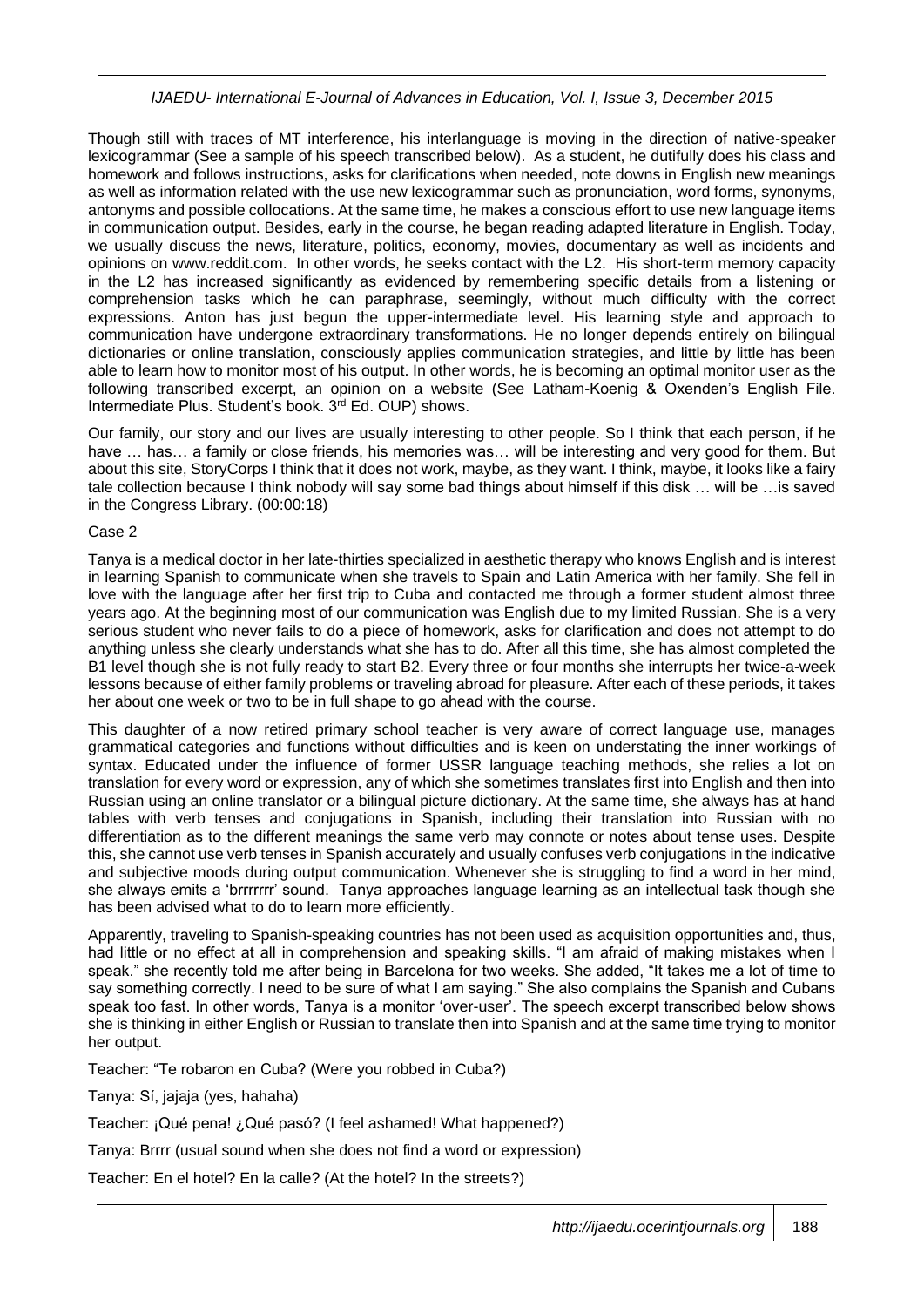Tanya: No, no, no ...dance hall

Teacher: En una discoteca? (In a disco?)

Tanya: No, no, no. It´s not discoteca, .it´s show.

Teacher: Sí, en un espectáculo artistico. (Yes, in an artistic show)

Tanya: In Gavana. (In Havana)

Teacher: Comprendo. En un show en la Habana, en Tropicana? ¿Qué te pasó en Tropicana? (I understand. In an artistic show in Havana. In Tropicana? [a world-famous nightclub] What happened to you in Tropicana?)

Tanya: Cuando gente ... fue a bailar (when people … went to dance)

Teacher: ¿Dejaste algo en la mesa? (Did you leave anything on the table?)

Tanya: Small bag

Teacher: ...dejaste una cartera pequeña en la mesa (you left a small bag on the table)

Tanya: Nyet, sumochka. Un bolso pequeño con fотокамаrа, telefono mobile, dinero no mucho, cuando devolvió ... mi ... sumka ... no sé. (00:02:54) (No, bag with a camera, a mobile and money not much, when gave back ...my ...bag ... I don't know)

#### Case 3

Mihail is a 46 year-old PhD in Philosophical Sciences who, as the marketing director of a big Russian international company with business in the country and abroad, was asked to improve his English communication skills. A diagnostic test applied in our first meeting revealed his grammatical competence was poor:

As for my education, I have two suggestion. The first of all, I want to remind that I need an agreement between you and me for education. It can allow me to compensate my costs. I will prepare contract. The second one is next thing. Of course I understand that I need to restore some skills and knowledges, but I want that you use cases of my work on process of education.

The email above, a reply to my suggestion to start with a pre-intermediate course, which would allow me to work with basic lexicogrammar as the basis for business English, shows he is translating from Russian into English. He was interested, he told me later, in learning 'some phrases' he could use while doing his job and answering emails.

Complying with his perceived needs but not his real ones, we began a course in pre-elementary business English supplemented with further business grammar and vocabulary mostly as homework. After a few weeks he asked me he needed some business correspondence to which we turned for a few weeks until he asked me to teach him English for negotiations. The following email shows he was making no progress long after we began our lessons: "I spoke about usual time tomorrow tonight. About your offer regarding 12 I think no. Just I will far of City."

As a student, Mihail does not pay much attention to advice on how to tackle his problem with English. Because of his workload, he has little time to do his homework, let alone seek for contact with real language use to facilitate acquisition. This Philosophy Doctor is a 'learner', not an 'acquirer' which would not wrong if he learned and consciously applied rules, something he has been strongly advised on as well as against translating but, unfortunately, does not seem to listen to. All attempts to make changes in his learning style and approach to language learning as well as raising his language awareness have been wasted time.

Educated in the Soviet tradition, he relies on his memory, does not take notes and is even reluctant to write when asked to do so. He often makes use of the 'trial and error' method to answer comprehension exercises. Even when given the chance to monitor his output, he does not do so. The excerpt below is part of his answer to an email (See Lowe & Pile's Negotiating (2007). DELTA publishing, ex.1 p. 27):

Thanks for your interest and desire to provide us by the best way of moving. I see you wants to present common viewpoint of some members of team. That sounds reasonable that we should take accounts positions of all members of team. On the other side that we need to make a choice and possible regret of part of our habbits…..as to using I believe quite room….

As a language learner, Mihail is an 'under-user'. His spontaneous output communication is inaccurate, revealing his interlanguage is fossilized, while his reliance on translation dramatically affects fluency as the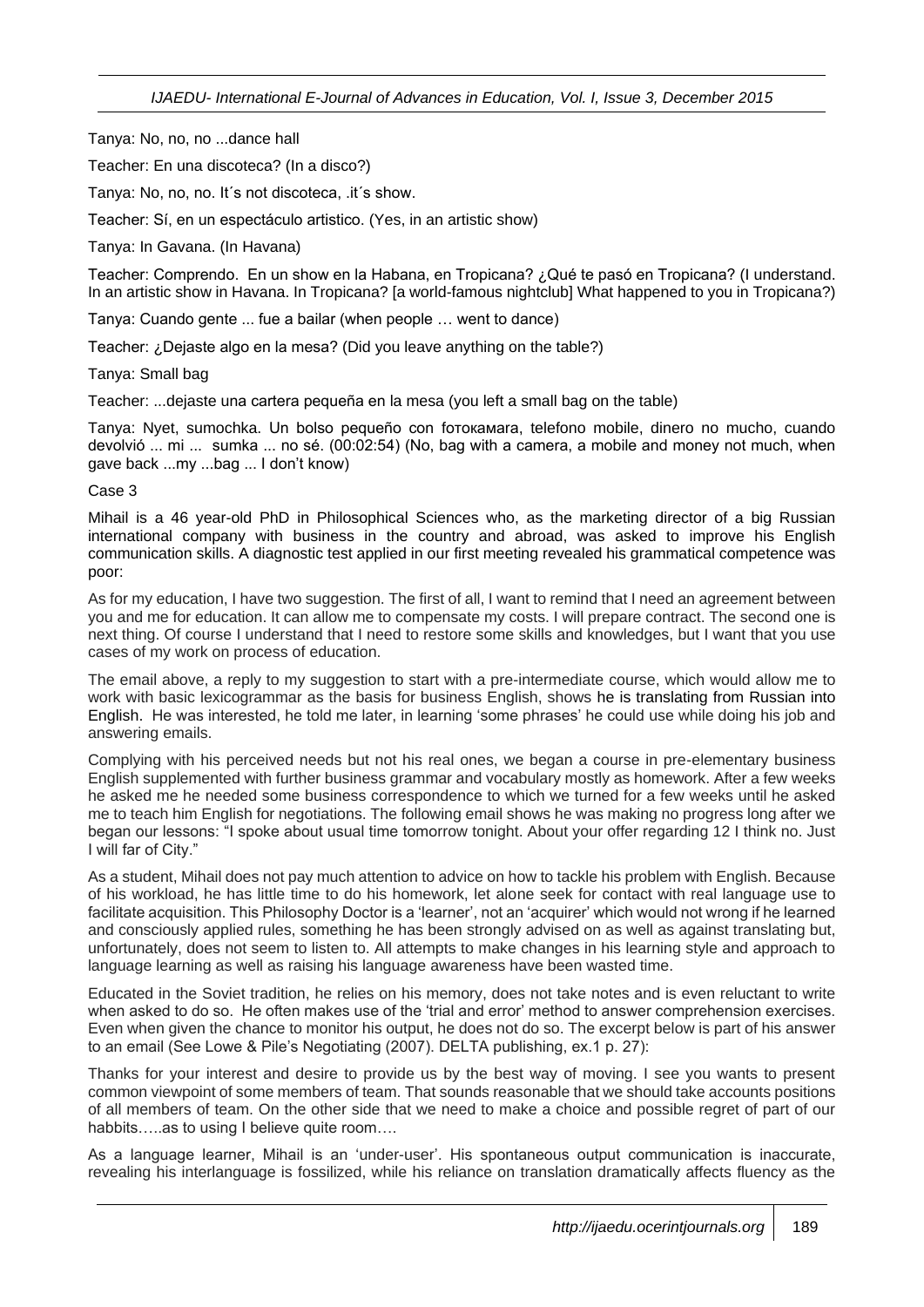transcribed speech excerpt below shows. The name of the country where the event took place has been removed for ethical reasons.

Last month I took part …ehh... in negotiations with \*\*\*\*\* producer of spare parts and this …ehh.. meeting, spare parts in cars and the matter is that …ahh…there are many kind sorts of spare parts and the is most effective spare parts is iridium spare parts and we …ehh…produce …eh.. iridium components for electrode in spare parts. The meetings was organized by Russian trade representation in \*\*\*\*\*. We visited to office of \*\*\*\* manufacturer of spare parts and before the negotiations, I have known facts about this company. The first one is …eh.. this producer makes spare parts under license Bosch company. Bosch Company is biggest manufacturer of spare parts in all over the world. Bosch has enterprises in Germany, in China, in USA and in Russia. And also this \*\*\*\* company also produce spare parts under license.., under Bosch license and I have known this fact and also and I decide to use this information in my negotiation because …ehh…during two years we negotiate with German and Russian Bosch about deliveries of iridium components for spare parts….(00:03:06)

#### *2.1.3 Discussion*

As students Tanya, Anton and Mihail have different types of motivation. Her interest in Spanish culture and life as well as her own desire to study the language makes Tanya an intrinsically integrative motivated student whereas Anton and Mihail's is instrumental. However, Anton's motivation is intrinsic and Mihail's, extrinsicnot a very good predictor of success. These differences may, in part, explain their efforts to achieve their personal objectives if two other factors are added to the equation: professional ambitions and income. Though intrinsic integrative motivation is a predictor of success, Tanya has all the time of the world to learn Spanish, at her own pace. She need not worry about expenses for private tuition because her private practice pays well. Mihail is just doing what his company told him to do and pays for. His education, experience and history make him an asset for the company which in many cases uses one of the representatives abroad to act as an interpreter when the business partner does not know Russian. Anton, on the contrary, is still building his career, has many professional and life ambitions and is pressed by his economic situation, all of which, apparently, have lowered his 'affective filter'—in Krashen's terms, opening the way for strategic learning. Educated under the former Soviet Union foreign language method, Tanya and Mihail have not yet realized the need to change their learning style and approach to language learning to progress while Anton has.

Therefore, in the new learning conditions where translation from the L1 has been judiciously limited as well as theory-laden illustrations, both Tanya and Mihail still apply previously acquired behavior to learn. The former, to a much greater extent than the latter and because of her characteristic monitor overuse, still relies on grammatical knowledge of forms, not use, and at times demands thorough explanations of specific grammar items that are later organized in the form of algorithms and tables with the corresponding translation, something she also does for new words as well as for the old ones she does not remember. Though not as careful as Tanya, Mihail is immune to any form of grammatical correction, entirely disregards lexicogrammar forms and use and writes down the translation of every word and expression, especially those not related to his job, so as to remember them, hoping unsuccessfully to have them at hand when he needs them. Anton, on the other hand, has been able to learn new ways to learn and modify his acquired behavior. In the new conditions, he has consciously learnt the rules, is learning how to monitor output and does not rely much on translation.

Tanya's and Mihail's acquired behavior may actually influence their progress especially accuracy and fluency as the interlanguage samples show. **If during unprepared spoken communication, consciously learnt L2 grammar, given the ideal conditions, subconsciously monitors output acting as an editor, the more the student resorts to translation the more accuracy and fluency are affected because of the quality of the psycholinguistic processes involved.** Their potentially active psycholinguistic operations during L2 communicative output are hypothesized below based on the application of the Theory of Semantic Networks and Levelt's model for spoken language production.

During the *conceptual preparation* phase, these learners who rely on translation as their first communication tool elaborate the message in the L1 and start looking for the corresponding the lexical items in the L2. As these are organized in hierarchical form in semantic networks, it follows that during the learning process any L2 lexical item was assigned to an L1 network. Therefore, as the aforementioned students usually focus on one word meaning, but disregard other essential aspects of a word such as derivations and inflections, their choosing of the L2 lemma in many cases hampers *grammatical encoding*. It could be hypothesized that when choosing the lemmas, the learners select the ones from more accessible nodes in Russian and their closest translation into the L2 to build their own syntactic patterns in the L2, which are often quite similar to, if not the same as, those of the L1. This may explain, for instance, lack of articles or incorrect verb patterns among other problems in the students' interlanguage as a result of wrong lemma code activation during *morpho-*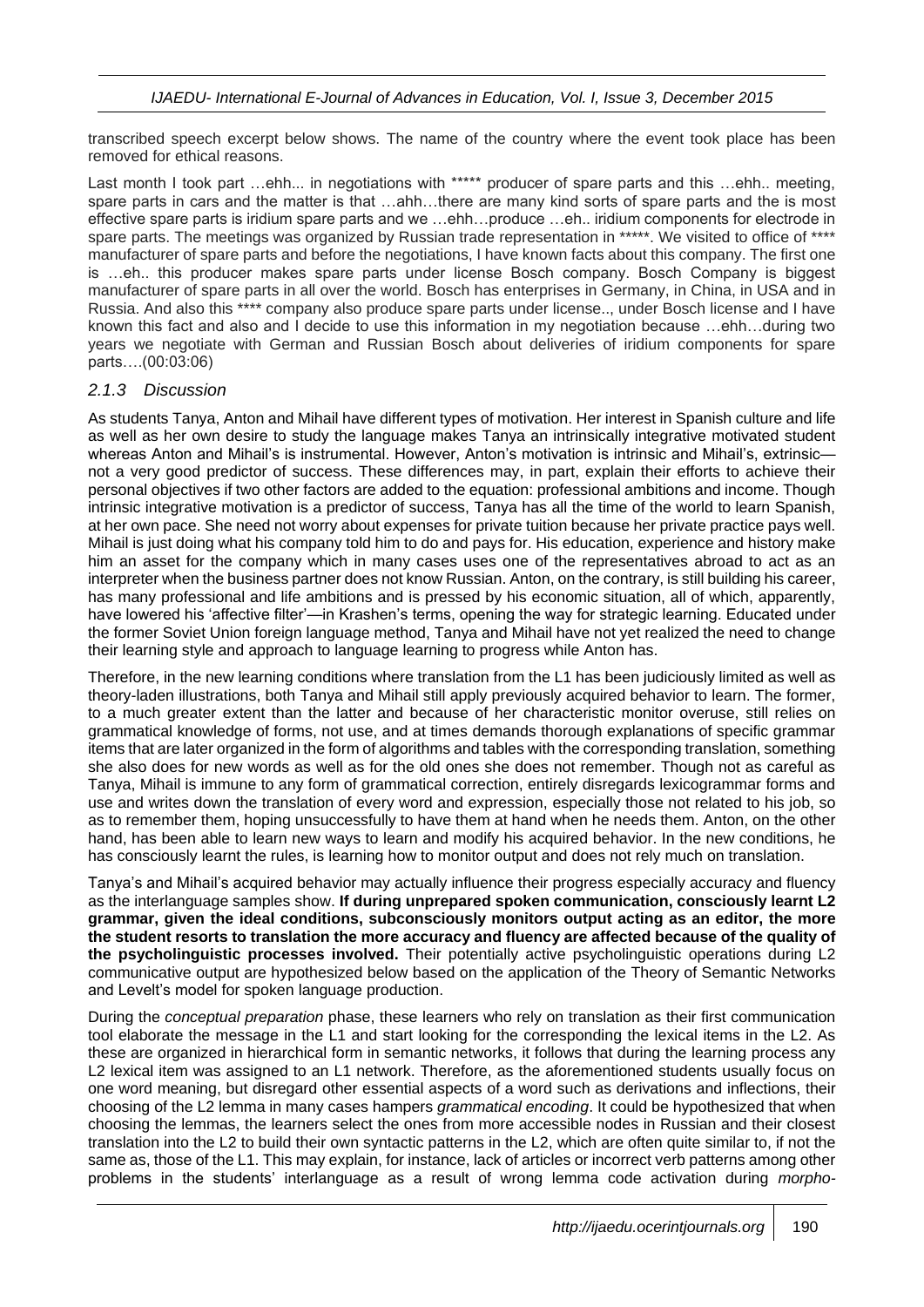*phonological encoding.* In other words, the result of the psycholinguistic processes as described above is quite often inaccurate overt speech during *phonetic encoding*. However, these processes are also responsible for another effect on overt speech: lack of fluency.

Tanya, the monitor 'over-user', is so worried about editing her speech that she can hardly produce a sentence fluently. That is, she spends too much time finding the translated correct lemmas and putting them into the Spanish syntactic frames that she hardly utters a full idea. While she is translating the L1 generated message, choosing L2 lemmas and encoding them morpho-phonologically, her editor is also working. As she is not sure about what she is going to say, Tanya usually uses either a Russian or an English word because she cannot find the correct L2 form in her semantic networks. In other cases, she emits the 'brrrr' sound, she knows the lexicogrammar is there but cannot find it. Mihail, on the other hand, does not "care about grammar". As an 'under-user' he speaks as he has translated hoping what he has said is correct. However, it takes him too long to produce a full logical idea (almost a word per second in his interlanguage sample) that one may actually lose track of what he is actually saying. In other words, the more the student needs to translate the more fluency is affected. Though his English is far from accurate, Anton is on the way to become an optimal monitor user as his interlanguage sample show.

Five years of experience in the Russian foreign language teaching context allow the author to assert that solving the students' overreliance on translation processes to learn the L2 depends on the teacher's ability to identify early this problem as the cause of lack of progress and the student's willingness to test other learning approaches. Teaching the student how to learn the rules and use them according to a given context to mean may be accomplished if enough practice and opportunities to communicate are provided to foster acquisition processes At the same time, contact with L2 use enhances the possibilities to increase language awareness by comparing the L1 and L2 structural similarities and differences as well as meaning making mechanisms between the two languages. Discouraging translation, on the other hand, will only be successful if the student realizes how much harm it can do and actively engages in monitoring their output. Rather than the traditional error correction teacher approach where the teaching provides the correct target language forms, the student must learn how to correct themselves. Output monitoring concerns not only forms but also meanings in context. It may take the student a long time to achieve this; however, analyzing critically and correcting their own writing or recorded speech is a worthwhile effort in terms of learning results.

## **3 CONCLUSIONS**

Though Russian foreign language students are not the only ones in the world who largely depend on the L1 to learn and use the L2, reliance on translation processes can be traced back to traditional practices and beliefs, derived from almost sixty-year old research in psychology, transmitted from the teacher to the learner resulting in classroom-modeled ingrained learning habits. Nevertheless, these habits may be changed, a question which rests on the teacher's skills to influence the student as well as their willingness and actions. The case studies presented corroborate how overreliance on translation impairs accuracy and fluency during communicative output because of the quality of the psycholinguistic processes involved. The conceptualization of those processes, however, needs further validation. On the other hand, it seems that given the proper guidance and means, L2 learners may actually learn how to monitor their output.

## **REFERENCE LIST**

Carroll, D. W. (2008). *Psychology of Language*. 5th Ed. Belmont: Thomson Wadsworth.

Celce-Murcia, M. & Larsen-Freeman, M. (1999). *The Grammar Book*. Heinle & Heinle.

- Celce-Murcia, M. (1991). Grammar Pedagogy in Second and foreign language teaching. *Tesol Quarterly.* 25 (3), 459-480.
- Cook, V. (2008). *Second Language Learning and Language Teaching*. 4<sup>th</sup> Ed. Hodder Education.
- Dagiliene, I. (2012). Translation as a learning method in English language teaching. <http://dx.doi.org/10.5755/j01.sal.0.21.1469>
- Duyck, W. & Warlop, N. (2009). Translation priming between the native language and a second language. New evidence from Dutch-French bilinguals. *Experimental Psychology*. 56(3), 173-179.
- El-dali, Hosni. M. (2011). Re-examining the influence of native language and culture in L2 learning: A multidisciplinary perspective. At: [www.humanicus.org/global/issues/humanicus.../humanicus-6-2011-](http://www.humanicus.org/global/issues/humanicus.../humanicus-6-2011-2.pdf) 2.**[pdf](http://www.humanicus.org/global/issues/humanicus.../humanicus-6-2011-2.pdf)**.